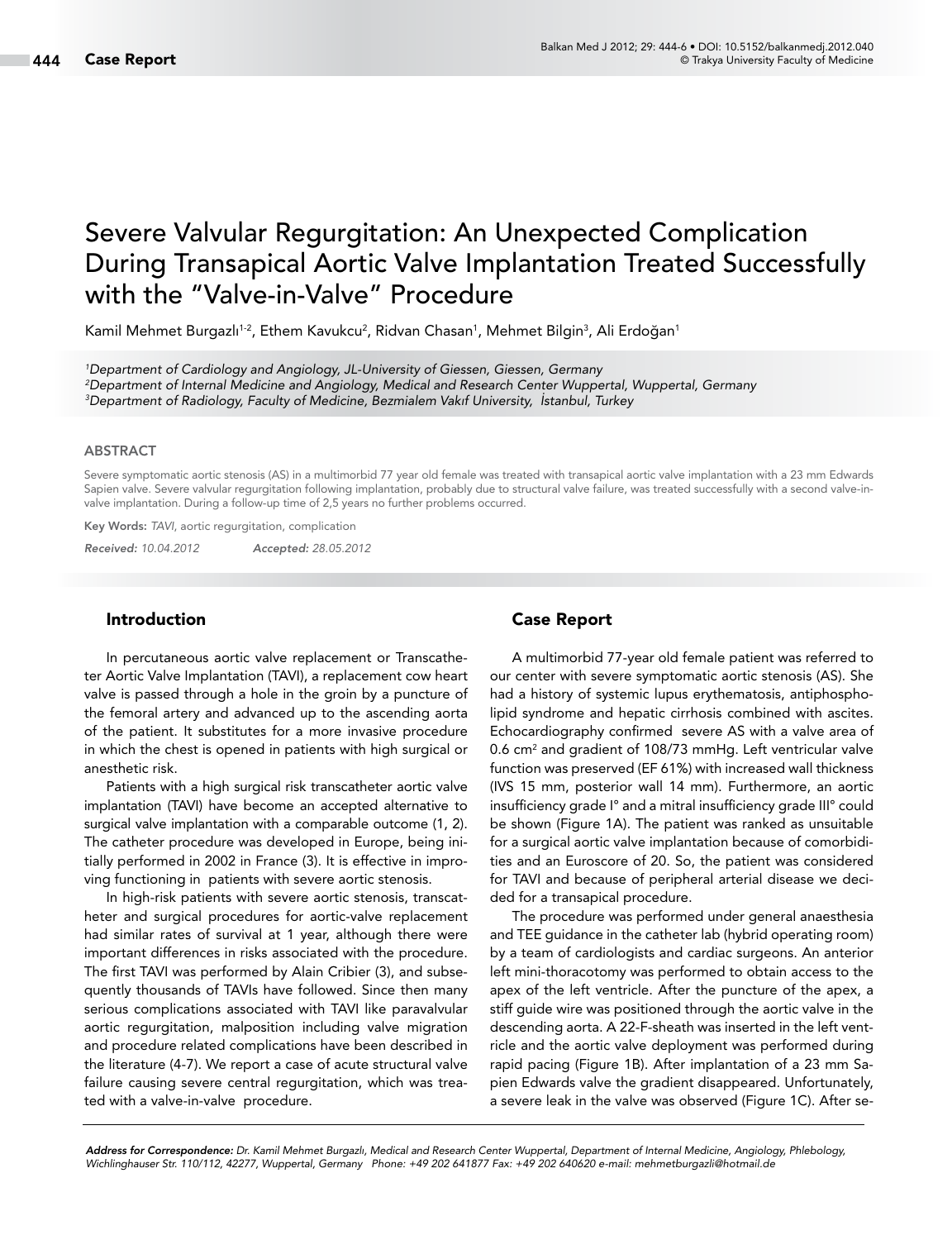

Figure 1. Fluoroscopic views (left anterior descendent, LAO 30°). A-D: see explanation a) Coronarangiography with severe aortic stenosis and aortic insufficiency grade I° before TAVI (white star shows regurgitating contrast medium) b) Transapical Edwards-Sapien Valve during implantation (see white arrow) c) First control coronarangiography after first valve implantation showed a severe leak in the valve with severe regurgitation (see white star) d) Second control coronarangiography after valve-in-valve implantation with very little regurgitation (see white star)

veral failed attempts with a "pig-tail" catheter to "open" the valve and twenty minutes of "wait and see", we decided to dilate the valve for a second time but this was also unsuccessful. The team decided to carry out a valve in valve procedure and another valve of the same size (23 mm diameter) was implanted. After re-implantation, the insufficiency disappeared (Figure 1D). The postoperative period was uneventful and the patient was discharged at day 9.

After a follow-up of 4 weeks, echocardiography showed a normal function of the aortic valve with a mean gradient of 8 mmHg and without insufficiency (Figure 2).

In the meantime, a follow up time of 2.5 years was reached without any further problems.

## **Discussion**

Currently, the TAVI procedure is the only alternative for patients with severe symptomatic aortic stenosis who have a high surgical risk and cannot be considered for open heart surgery. Both the Core-valve and Edwards Sapien valve are associated with several procedure related complications. In addition to access site related and systemic complications (sepsis, stroke, tamponade), improper positioning of the valve can also lead to life-threatening complications such as device embolization causing significant paravalvular or valvular regurgitation or even coronary obstruction, permanent heart



Figure 2. Echocardiography showed the aortic valve with a mean gradient of 8 mmHg and without insufficiency

block or mitral valve injury (2, 8). The differences in the rate of complications are related to the anatomic design of the valve (Edwards or CoreValve). Otherwise, paravalvular or intravalvular leakage is theoretically possible for both principles of implantation. The mechanism of successful TAVI involves pushing the native valve against the aortic annulus and wall. Due to the distribution of calcium this occurs unevenly, leading to small areas of paravalvular leak, most of which have little clinical significance. However, paravalvular leak can be significant necessitating the implantation of a second valve (9). A recent study with Core valve by Sherif et al. (10) showed that the probability of significant aortic regurgitation rose as the angle of the axis of the left ventricular outflow tract to the axis of the ascending aorta increased. In this study, regurgitation risk was lowest when the device was implanted at a depth of 10 mm below the noncoronary cusp. In rare cases acute regurgitation may result from pressure on a bioprosthesis cusp by a guidewire as reported by Al-Attar et al. (11)*.* As mentioned above, several catheter manipulations were unsuccessful in our case so that we believe the valvular insufficiency was due to structural valve failure and not to improper positioning as the regurgitation disappeared after the implantation of a second valve in the same position.

In our opinion, TAVI will become a standard procedure in the next decade. The good results of TAVI procedure compared with standard conventional surgery procedure (20% better 1 year survival) published in 2010 encourage expansion of the indication (12).

## Conclusion

Valve-in valve procedure with the same or a different system may be a life saving option in the setting of acute valvular or paravalvular regurgitation during percutaneous or transapical TAVI procedure.

#### Conflict of Interest

No conflict of interest was declared by the authors.